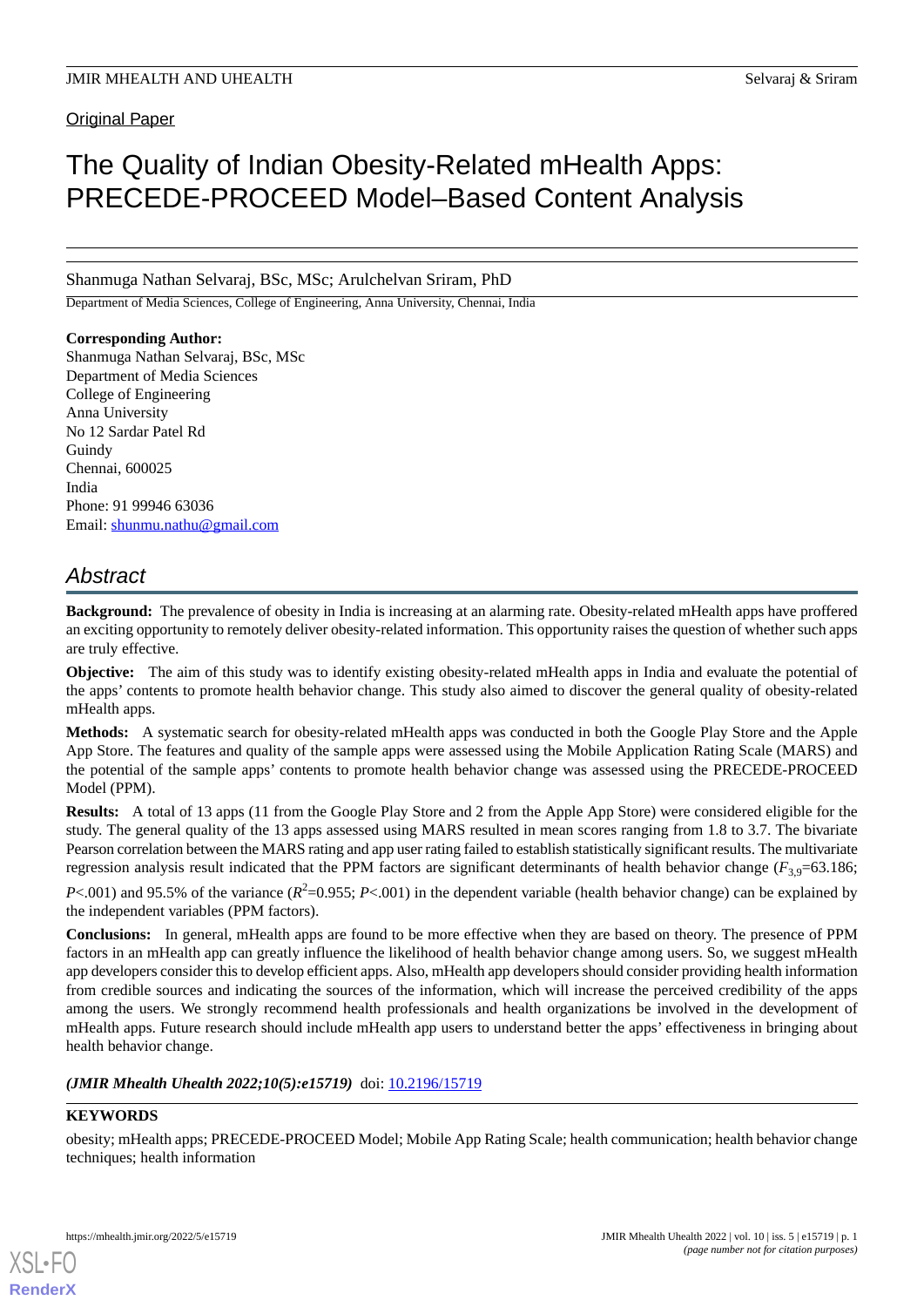# *Introduction*

# **Background**

Obesity is an alarming health issue that leads to significant health and social difficulties for people globally. Generally, obesity is defined by the measurement of the BMI [\[1](#page-9-0)]. Per clinical guidelines, a BMI of 25 kg/m<sup>2</sup> to 29.9 kg/m<sup>2</sup> indicates overweight or preobesity and a BMI of 30 kg/m<sup>2</sup> or greater indicates obesity [\[2](#page-9-1)]. Obesity is associated with all-cause mortality. The health consequences of obesity are vast, including cardiovascular diseases, diabetes, musculoskeletal disorders, and some cancers, such as endometrial, breast, and colon cancer. The next generations are in a more dangerous position since the health consequences of childhood obesity are extensive, including premature death and disability in adulthood [[3\]](#page-9-2).

## **Obesity in India**

An increase in the consumption of junk food and the adoption of sedentary lifestyles are the major reasons for the increase in the prevalence of obesity in India. According to the India National Family Health Survey-4, the number of people with obesity in India doubled between 2006 and 2016. The prevalence of obesity among women ages 5 to 49 years in India is 20.7%, which is a 60% increase from 2005 to 2006. The prevalence of obesity among men ages 5 to 49 years in India doubled to 18.6% from 9.3% in the year 2005 to 2006  $[4,5]$  $[4,5]$  $[4,5]$ . A study involving 14.4 million children in India revealed that the country has the second-highest prevalence of childhood obesity in the world after China [\[3](#page-9-2)]. The prevalence of obesity in India is increasing at an alarming rate.

## **Obesity and Media**

Obesity is the fastest-growing global public health issue and media campaigns can increase public awareness of obesity [[6\]](#page-10-0). Media campaigns are found to be more effective in raising awareness about the causes of obesity, health problems associated with obesity, and healthy habits to prevent and manage obesity [[7](#page-10-1)[,8](#page-10-2)]. Public attention to a particular issue correlates with the degree of salience of the issues covered in the media. Media can be used to provide information as simply as possible and to update the information constantly [\[9](#page-10-3)]. Though media can have an impact on knowledge and attitudes about obesity among the public, evidence is still limited as to whether media can influence health behavior change [[10\]](#page-10-4).

# **mHealth Apps for Obesity**

Television was the dominant form of media for increasing obesity awareness, but with the rapid advance of digital media, the evaluation of other media, such as internet-based media, is increasingly important [[10](#page-10-4)]. The most recent and fastest evolving internet-based media is mobile media [\[11](#page-10-5)]. Substantially, mobile media are used for the delivery of health information [[12\]](#page-10-6). The World Health Organization defined mHealth as medical and public health practices supported by mobile devices [[13\]](#page-10-7). Smartphones have gained popularity and are being adopted for mHealth practices. There are different types of mHealth apps developed and available for general use in obesity management [[14\]](#page-10-8). The benefits of mHealth apps include cost-effectiveness,

 $XS$  $\cdot$ FC **[RenderX](http://www.renderx.com/)** the potential for real-time data collection, feedback capability, minimized participant burden, relevance to multiple populations, and increased dissemination capability [\[15](#page-10-9)]. Obesity-related mHealth apps have proffered an exciting opportunity to remotely deliver obesity-related information. This opportunity raises the question of whether such apps are truly effective. Therefore, the purpose of this study was to identify existing obesity-related mHealth apps in India and evaluate the potential of the app contents in promoting health behavior change.

# **The PRECEDE-PROCEED Model**

The PRECEDE-PROCEED Model (PPM) is a widely accepted health education framework for planning and evaluating health behavior change programs [[16](#page-10-10)[,17](#page-10-11)]. The anticipated influence on health behavior change can be evaluated by the presence of 3 factors in health interventions, predisposing factors, enabling factors, and reinforcing factors. Predisposing factors include the following variables, which act as antecedents to health behavior change: knowledge, attitudes, beliefs, values, and motivation. Enabling factors include the following variables, which act as antecedents that facilitate health behavior change: teaching skills, providing resources, providing a service, and tracking progress. Reinforcing factors include the following variables, which provide rewards or feedback for health behavior change: interacting with health professionals to obtain support and interfacing with social media sites for encouragement [[18\]](#page-10-12). This study attempts to identify the presence of PPM variables in Indian obesity-related mHealth apps for promoting health behavior change. This study also aimed to examine the overall quality of obesity-related mHealth apps.

# *Methods*

This study involved a qualitative content analysis of the available obesity-related mHealth apps in the Google Play Store and Apple App Store.

## **Study Sample**

There are studies showing that mHealth app users are more likely to use free apps, which is why most previous studies on mHealth apps focused only on free apps [\[19](#page-10-13)] (R Subramanian, PhD, unpublished data, August 2015). Likewise, this study will focus only on free obesity-related mHealth apps. Free obesity-related apps were identified using the following search terms in the Google Play Store and Apple App Store during June 2021: "obesity", "obese", "obesity calculator", "obesity diet", and "obesity exercise". An app was considered for inclusion if the app content had obesity related-information and the app was rated above 3 out of 5 stars.

## **Measurement**

Each sample app was coded for basic descriptive information, such as the app name, user rating, and the number of downloads. The features and quality of the sample apps were assessed using the Mobile Application Rating Scale (MARS) [\[20](#page-10-14)-[22\]](#page-10-15) and the potential of the app contents to promote health behavior change was assessed using the PPM [\[18](#page-10-12)]. MARS is a measure for classifying and assessing the quality of mHealth apps. The MARS uses a Likert scale ranging from 1 (inadequate) to 5 (excellent) to score apps on the following criteria: engagement,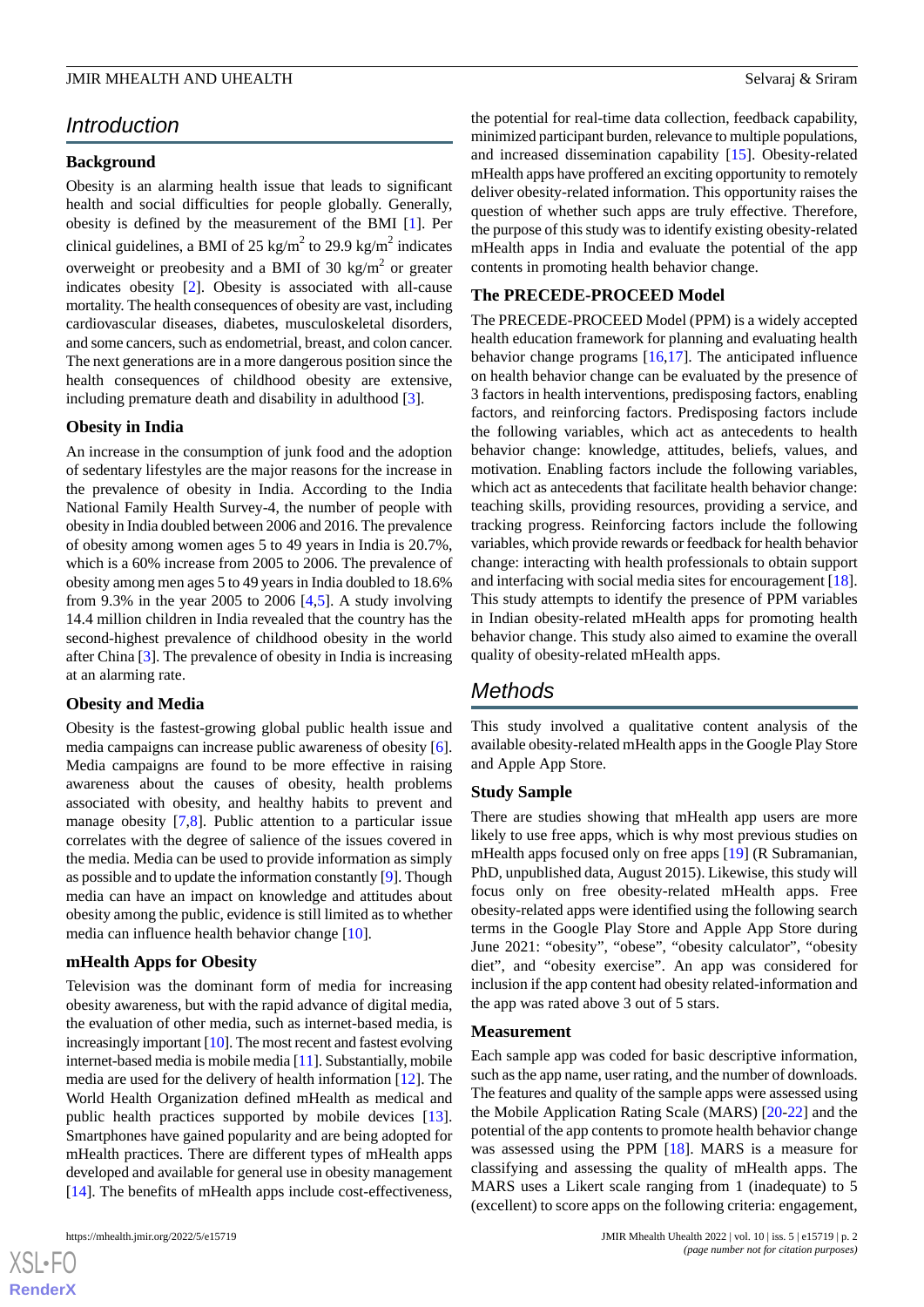functionality, aesthetics, information quality, and subjective quality [[22\]](#page-10-15). The PPM [\(Figure 1](#page-2-0)) was used to measure each app

according to its level of anticipated influence on health behavior change.

<span id="page-2-0"></span>**Figure 1.** Framework of PRECEDE-PROCEED Model factors influencing health behaviour change [[23](#page-10-16)].



# **Data Collection**

The MARS and PPM were explained to 2 coders, who were researchers studying mHealth apps with several years of experience and a good knowledge of mHealth apps [\[24](#page-10-17),[25](#page-10-18)]. The coding sheet is presented in [Multimedia Appendix 1](#page-9-5). The coders were instructed on each measure and its definition to ensure clear differentiation between the items used to assess the sample apps [\[20](#page-10-14)]. Both coders assessed the content of the sample apps independently. Finally, the researchers and the coders discussed disagreements until a consensus was reached [[18\]](#page-10-12).

## **Data Analysis**

Descriptive statistics were calculated for all items under the MARS and PPM. The Cronbach  $\alpha$  was used to evaluate the reliability between each item under the 5 criteria of the MARS, engagement, functionality, aesthetics, information quality, and subjective quality. The Pearson correlation coefficient was then calculated to determine the relationship between the MARS

rating and app user rating. The Cronbach  $\alpha$  was used to evaluate the reliability between each measure item under the 3 factors of the PPM (predisposing factors, enabling factors, and reinforcing factors) and items used by reviewers to assess the app's ability to promote health behavior change. Multivariate regression analysis was then performed to test the influence of PPM factors on the app's ability to promote health behavior change, as assessed by reviewers.

# *Results*

# **mHealth App Sample Selection**

The initial search with the following search terms resulted in 2483 apps from the Google Play Store (n=1732) and the Apple App Store (n=751): "obesity", "obese", "obesity calculator", "obesity diet", and "obesity exercise". [Figure 2](#page-3-0) shows a flowchart of the obesity-related mHealth app selection process. Descriptive information on the sample apps is presented in [Multimedia Appendix 2.](#page-9-6)

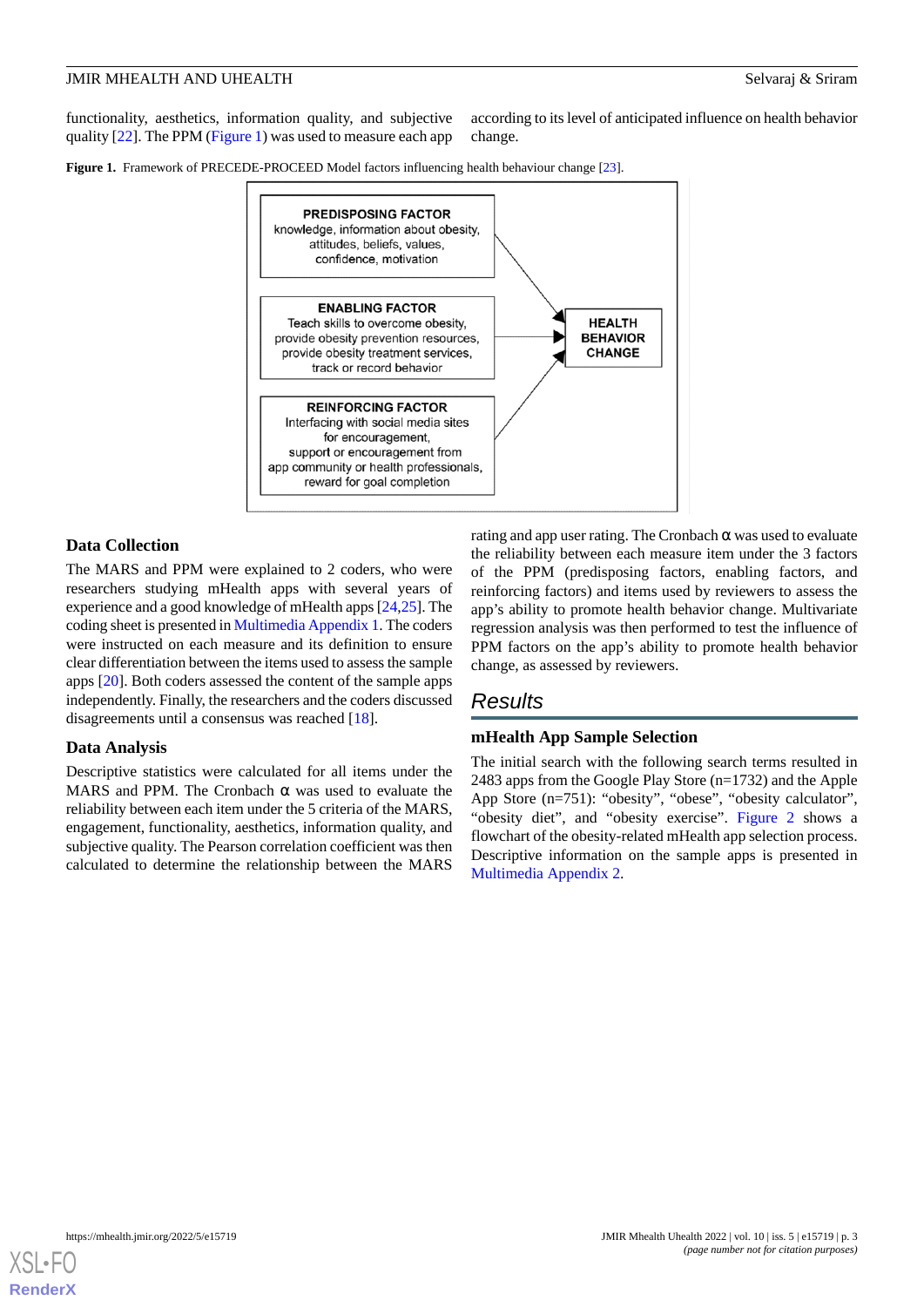<span id="page-3-0"></span>**Figure 2.** PRISMA (Preferred Reporting Items for Systematic Reviews and Meta-analyses) flowchart of the obesity related mHealth apps selection process.



## **General Quality: MARS**

Among the Google Play Store apps chosen for the study ([Table](#page-4-0) [1\)](#page-4-0), Fitpaa- Your Fitness Dad received the highest score in the engagement (4.6) and information (4.2) categories. The app Fat to Fit – lose weight at home female workout received the highest score in the functionality domain (4.5); Weight Loss Diet 7 Day Detox Cleanse received the highest score in the aesthetics domain (4.3) and Indian Diet Plans received the highest score

in the subjective quality (4.0) domain. Among the Apple App Store apps chosen for the study, Jeewith received the highest score in the functionality (3.2), and aesthetics (4.0) domains and IFSO received the highest score in the engagement (2.6), information (3.1), and subjective quality (2.0) domains. Fitpaa – Your fitness dad and Obesity Treatment received the highest overall mean scores based on each dimension of the MARS (3.7).

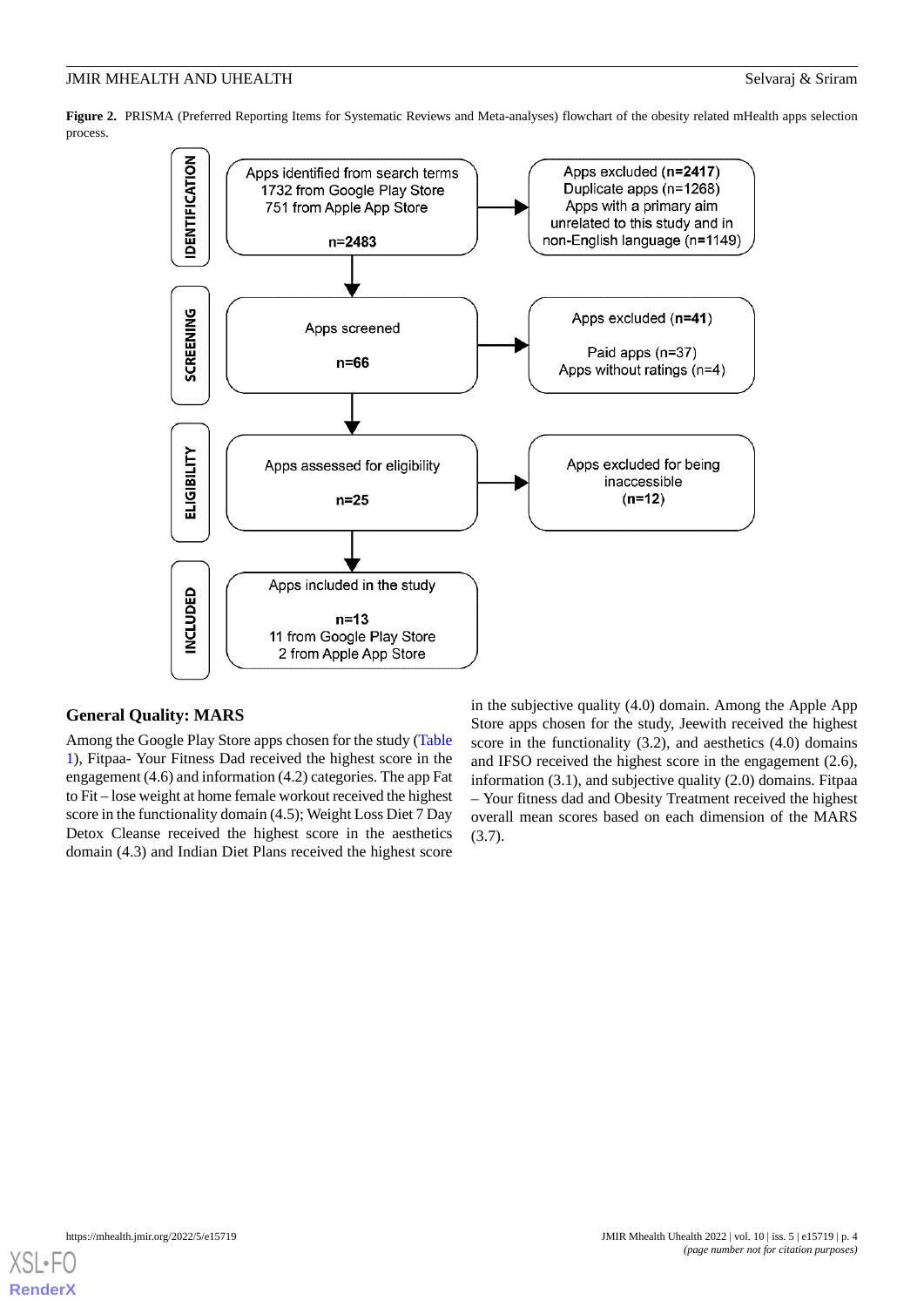<span id="page-4-0"></span>**Table 1.** The quality of obesity-related mHealth apps based on the Mobile Application Rating Scale.

| App Name                                           | Engagement | Functionality | Aesthetics | Information | Subjective quality | Overall score |
|----------------------------------------------------|------------|---------------|------------|-------------|--------------------|---------------|
| <b>Google Play Store apps</b>                      |            |               |            |             |                    |               |
| Weight Loss Protocols                              | 3.2        | 4.2           | 3.0        | 3.8         | 3.5                | 3.5           |
| Fat to Fit – lose weight at home female<br>workout | 4.4        | 4.5           | 3.0        | 3.2         | 2.5                | 3.5           |
| Fitpaa - Your fitness dad                          | 4.6        | 3.7           | 3.0        | 4.2         | 3.25               | 3.7           |
| Lose Belly Fat Guide                               | 2.0        | 3.5           | 2.0        | 1.5         | 1.0                | 2.0           |
| Help for Kids Health and Diet                      | 3.2        | 3.7           | 3.0        | 2.7         | 3.0                | 3.1           |
| <b>Obesity Treatment</b>                           | 3.4        | 4.0           | 4.0        | 4.0         | 3.2                | 3.7           |
| <b>Obesity Guide</b>                               | 1.6        | 3.7           | 1.6        | 1.4         | 1.0                | 1.8           |
| <b>Indian Diet Plans</b>                           | 3.6        | 4.0           | 3.6        | 2.8         | 4.0                | 3.6           |
| <b>Obesity Treatments</b>                          | 2.8        | 3.0           | 2.0        | 2.0         | 1.5                | 2.2           |
| Weight Loss Diet 7 Day Detox Cleanse               | 3.0        | 4.2           | 4.3        | 2.1         | 1.7                | 3.1           |
| Child Diet Guide                                   | 2.6        | 4.0           | 2.6        | 1.8         | 1.0                | 2.4           |
| <b>Apple App Store apps</b>                        |            |               |            |             |                    |               |
| Jeewith                                            | 2.4        | 3.2           | 4.0        | 2.1         | 1.0                | 2.5           |
| <b>IFSO</b>                                        | 2.6        | 3.0           | 3.6        | 3.1         | 2.0                | 2.8           |

# **MARS Rating Versus User App Rating**

<span id="page-4-1"></span>The reliability of the dimensions of the MARS scores for the sample apps was found to be strongly consistent (Cronbach  $\alpha$ =.938). Internal reliability was found to be strong for the subjective quality domain ( $\alpha$ =.947), good for the aesthetics ( $\alpha$ =.820) and information ( $\alpha$ =.888) domains, and fair for the engagement ( $\alpha$ =.791) domain. Internal reliability was found to

be poor for the functionality  $(\alpha = .645)$  domain, so the performance measure item was removed and after doing so, the internal reliability was found to be good ( $\alpha$ =.826).

The bivariate Pearson correlation was computed to test the relationship between the MARS rating and user app rating. The results ([Table 2\)](#page-4-1) show that the MARS rating and user app rating are not statistically significantly correlated (*R*=0.258; *P*=.39).

**Table 2.** The correlation between the Mobile Application Rating Scale (MARS) rating and user app rating (n=13).

| Rating                 | User app rating | <b>MARS</b> rating |
|------------------------|-----------------|--------------------|
| User app rating        |                 |                    |
| r                      |                 | 0.258              |
| $P$ value <sup>a</sup> | $-{}^{\rm b}$   | .39                |
| <b>MARS</b> rating     |                 |                    |
| r                      | 0.258           |                    |
| $P$ value <sup>a</sup> | .39             | _                  |

<sup>a</sup>*P* values are derived from a 2-tailed *t* test. <sup>b</sup>Not applicable.

## **The Presence of PPM Factors**

Apart from the causes for obesity listed in the coding sheet ([Table 3](#page-5-0)), there were a few other causes mentioned in the sample apps, which include sleep deprivation, certain medications, a diet with high amounts of simple carbohydrates, biological causes, hormonal causes, and the frequency of eating. Apart

from the effects of obesity listed in the coding sheet, there were a few more effects mentioned in the study sample apps, including gall stone formations, gout and gouty arthritis, insulin resistance, Alzheimer disease, social stigmatization, depression among youth, sleep apnea, joint problems, liver disease, infertility, and effects on sperm quality.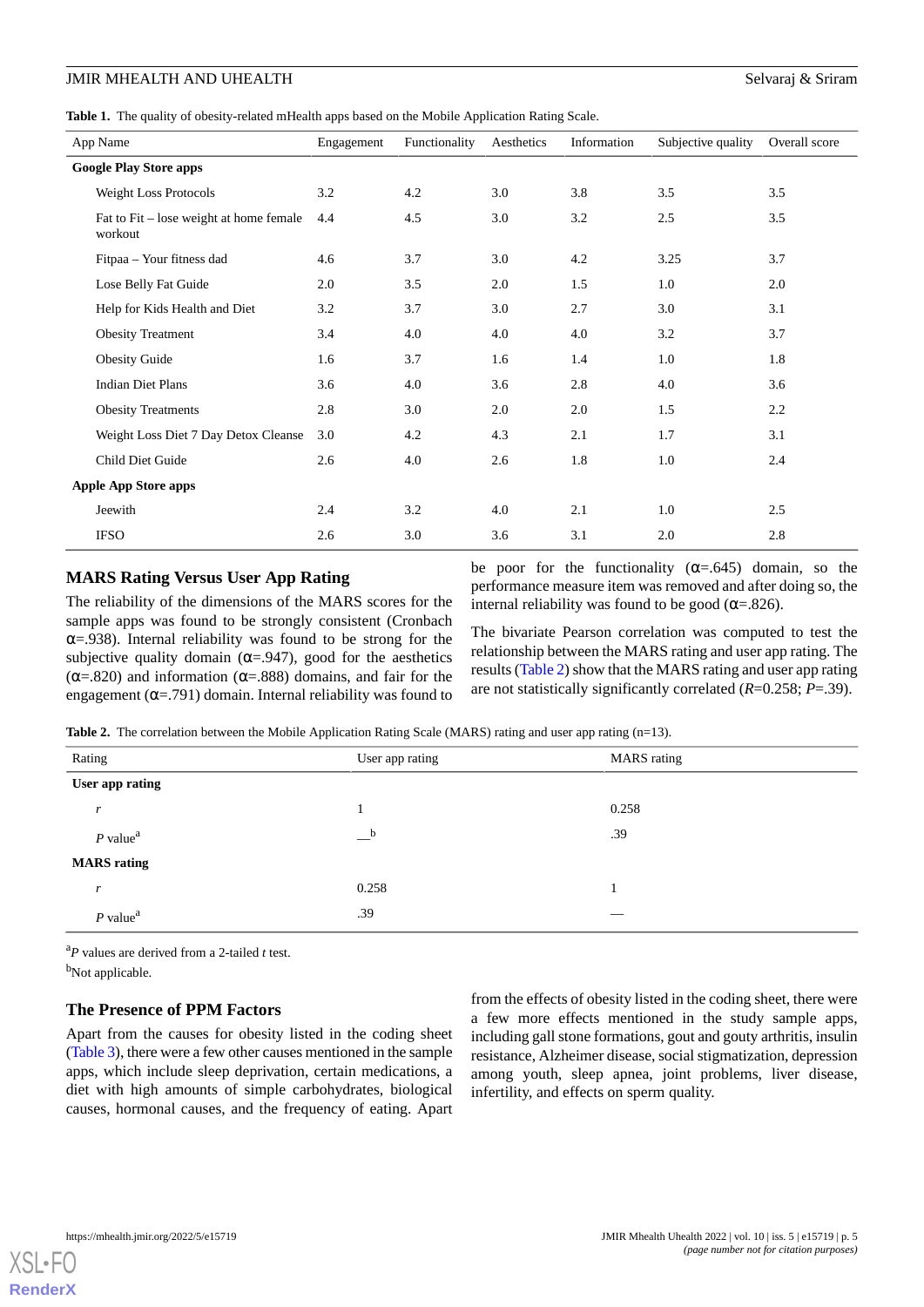# JMIR MHEALTH AND UHEALTH Selvaraj & Sriram

<span id="page-5-0"></span>Table 3. The presence of PRECEDE-PROCEED Model factors within the reviewed (n=13) obesity-related mHealth apps.

| Factors, variables, and items                | Apps, n (%) |  |  |  |  |
|----------------------------------------------|-------------|--|--|--|--|
| <b>Predisposing factors</b>                  |             |  |  |  |  |
| Knowledge and information                    |             |  |  |  |  |
| About obesity                                | 6(46)       |  |  |  |  |
| Genetics <sup>a</sup>                        | 5(38)       |  |  |  |  |
| Overeating <sup>a</sup>                      | 6(46)       |  |  |  |  |
| Physical inactivity <sup>a</sup>             | 5(38)       |  |  |  |  |
| Social issues <sup>a</sup>                   | 2(15)       |  |  |  |  |
| Psychological factors <sup>a</sup>           | 3(23)       |  |  |  |  |
| Hypothyroidism <sup>a</sup>                  | 2(15)       |  |  |  |  |
| Type 2 diabetes <sup>b</sup>                 | 6(46)       |  |  |  |  |
| High blood pressureb                         | 5(38)       |  |  |  |  |
| High cholesterol <sup>b</sup>                | 3(23)       |  |  |  |  |
| Strokeb                                      | 5(38)       |  |  |  |  |
| Heart attack <sup>b</sup>                    | 5(38)       |  |  |  |  |
| Cancerb                                      | 6(46)       |  |  |  |  |
| What is BMI?                                 | 4(31)       |  |  |  |  |
| Classification of BMI                        | 6(46)       |  |  |  |  |
| <b>BMI</b> calculator                        | 5(38)       |  |  |  |  |
| Attitudes, beliefs, and values               |             |  |  |  |  |
| Requires log-in                              | 3(23)       |  |  |  |  |
| Mentions the sources of information          | 2(15)       |  |  |  |  |
| Exercise tips from a physiotherapist         | 2(15)       |  |  |  |  |
| Food recommendations from a nutritionist     | 3(23)       |  |  |  |  |
| <b>Confidence and motivation</b>             |             |  |  |  |  |
| Color indication to create fear              | $1\ (8)$    |  |  |  |  |
| Testimonial                                  | 0(0)        |  |  |  |  |
| <b>Enabling factors</b>                      |             |  |  |  |  |
| <b>Teach skills</b>                          |             |  |  |  |  |
| Walking <sup>c</sup>                         | 3(23)       |  |  |  |  |
| Swimming <sup>c</sup>                        | 1(8)        |  |  |  |  |
| Cycling <sup>c</sup>                         | 0(0)        |  |  |  |  |
| Exercise precaution                          | 1(8)        |  |  |  |  |
| Diet plan                                    | 9(69)       |  |  |  |  |
| <b>Provide resources</b>                     |             |  |  |  |  |
| Food calorie chart                           | 2(15)       |  |  |  |  |
| Healthy recipes                              | 4(31)       |  |  |  |  |
| Nutritional breakdown of specific food items | 1(8)        |  |  |  |  |
| Representations of food with images          | 1(8)        |  |  |  |  |
| In $appd$                                    | 3(23)       |  |  |  |  |

[XSL](http://www.w3.org/Style/XSL)•FO **[RenderX](http://www.renderx.com/)**

https://mhealth.jmir.org/2022/5/e15719 JMIR Mhealth Uhealth 2022 | vol. 10 | iss. 5 | e15719 | p. 6 *(page number not for citation purposes)*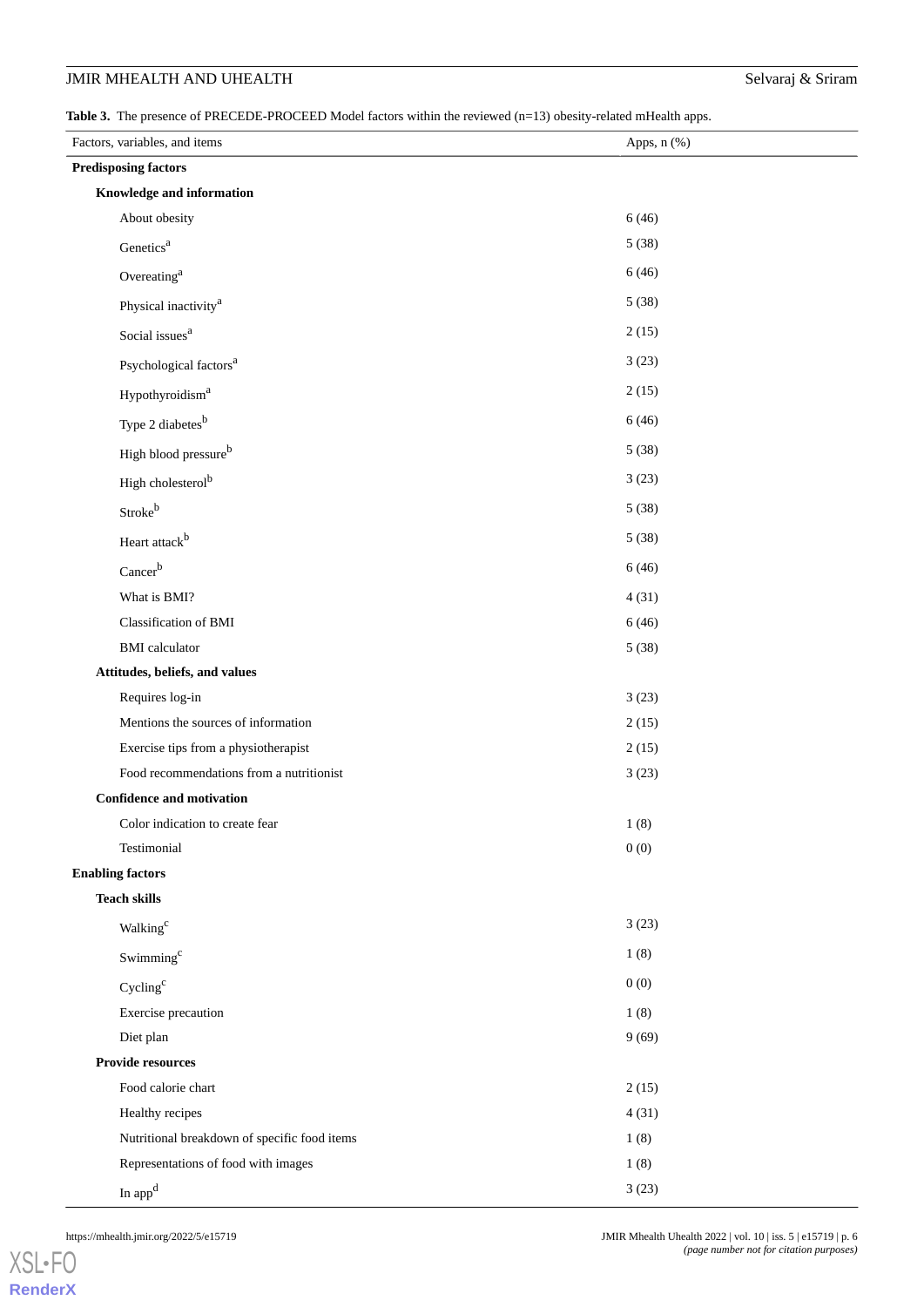# JMIR MHEALTH AND UHEALTH Selvaraj & Sriram

| Factors, variables, and items                                       | Apps, $n$ $(\%)$ |
|---------------------------------------------------------------------|------------------|
| External link <sup>d</sup>                                          | 0(0)             |
| Image demonstration for exercise                                    | 2(15)            |
| <b>Provide services</b>                                             |                  |
| Treatment for obesity (surgery)                                     | 4(31)            |
| <b>Track or record behavior</b>                                     |                  |
| Calorie or food tracker                                             | 0(0)             |
| Exercise tracker                                                    | 3(23)            |
| <b>BMI</b> tracker                                                  | 3(23)            |
| Weekly or monthly report of calories consumed                       | 0(0)             |
| Weekly or monthly report of exercise progress                       | 0(0)             |
| Goal setting                                                        | 3(23)            |
| Reminders                                                           | 1(8)             |
| <b>Reinforcing factors</b>                                          |                  |
| Interfacing with social media sites for encouragement               |                  |
| Sharing completion of exercises or weight reduction on social media | 2(15)            |
| <b>Support and encouragement</b>                                    |                  |
| Community                                                           | 2(15)            |
| Interaction with health professionals                               | 2(15)            |
| Interaction with a trainer or coach                                 | 2(15)            |
| Games                                                               | 0(0)             |
| <b>Rewards</b>                                                      |                  |
| Rewards for goal completion                                         | 2(15)            |

<sup>a</sup>These items are classified as causes of obesity.

<sup>b</sup>These are effects of obesity.

<sup>c</sup>These are general exercise recommendations.

<sup>d</sup>These are video demonstrations for exercises.

# **The Relationship Between PPM Factors and Health Behavior Change**

[Table 4](#page-7-0) presents the internal consistency (Cronbach  $\alpha$ ) of PPM variables and the internal consistency of the measure items under the reviewer's assessment of the app's ability to promote health behavior change. All the measure items of PPM factors and the app's ability to promote health behavior change were found to be internally consistent.

A multivariate regression analysis was performed to test the influence of PPM factors on the app's ability to promote health behavior change, as assessed by the reviewers. The results from [Table 5](#page-7-1), [Table 6](#page-7-2), and [Table 7](#page-8-0) show that the PPM factors are significant determinants of health behavior change  $(F_{3,9}=63.186;$ *P*=.001). The value of *R*=0.977 indicates a strong positive correlation and  $R^2$ =0.955 indicates that 95.5% of the variance in the dependent variable (health behavior change) can be explained by the independent variables (PPM factors).

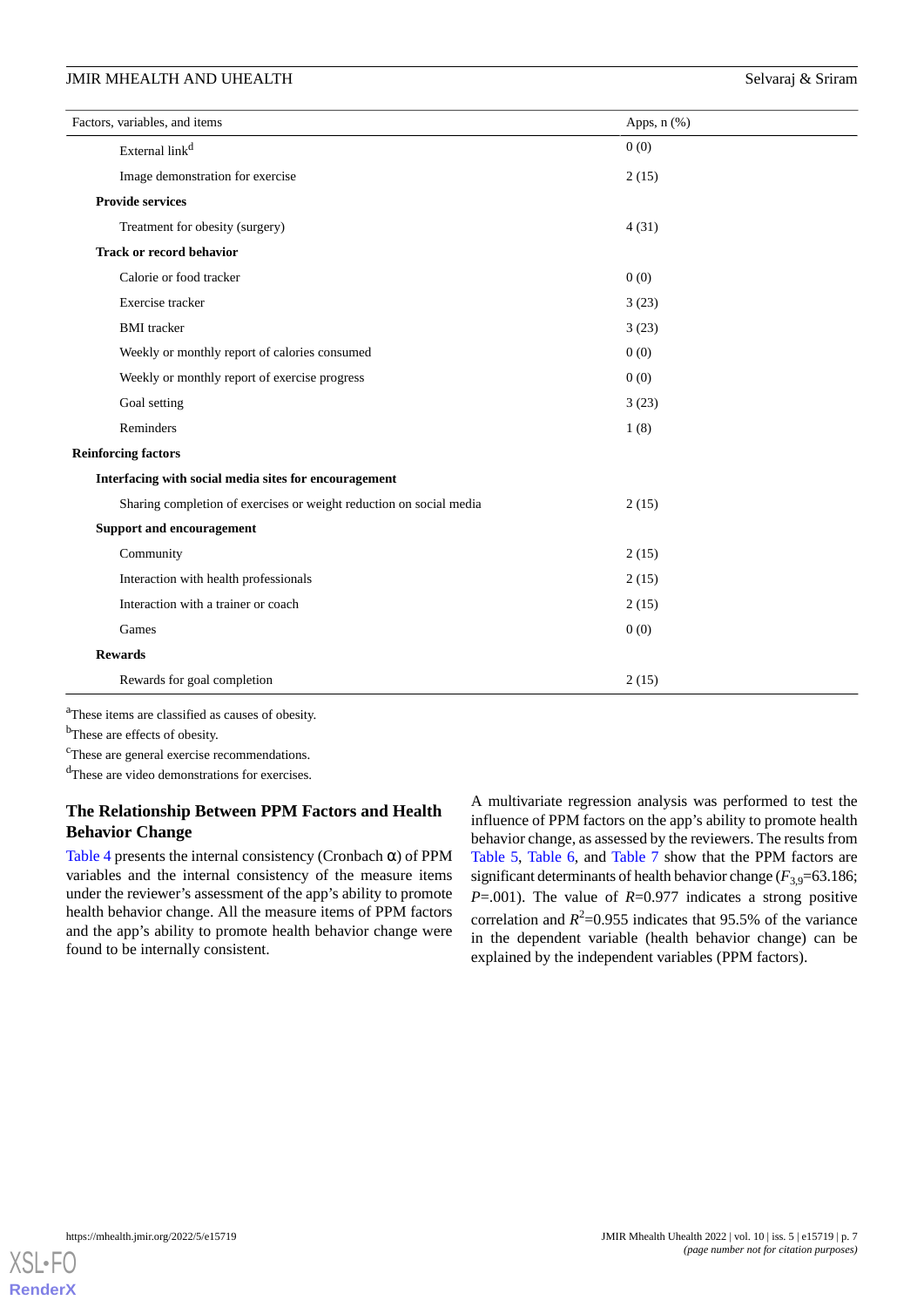# JMIR MHEALTH AND UHEALTH Selvaraj & Sriram

<span id="page-7-0"></span>**Table 4.** The internal consistency of PRECEDE-PROCEED Model (PPM) variables.

| PPM factors and variables                                                            | Excluded items <sup>a</sup>        | Internal consistency of Internal consistency of<br>items | variables |
|--------------------------------------------------------------------------------------|------------------------------------|----------------------------------------------------------|-----------|
| <b>Predisposing factors</b>                                                          |                                    |                                                          |           |
| Knowledge and information                                                            | None                               | .938                                                     | .911      |
| Attitudes, beliefs, and values                                                       | None                               | .855                                                     |           |
| Confidence and motivation                                                            | Testimonial                        | Not performed as there<br>is only one item               |           |
| <b>Enabling factors</b>                                                              |                                    |                                                          |           |
| Teaching skills                                                                      | Cycling and exercise<br>precaution | .710                                                     | .845      |
| Providing resources                                                                  | None                               | .830                                                     |           |
| Providing services                                                                   | None                               | Not performed as there<br>is only one item               |           |
| Tracking or recording Behavior                                                       |                                    | .756                                                     |           |
| <b>Reinforcing factors</b>                                                           |                                    |                                                          |           |
| Interfacing with social media                                                        | None                               | Not performed as there .960<br>is only one item          |           |
| Support and encouragement                                                            | None                               | .899                                                     |           |
| Rewards                                                                              | None                               | Not performed as there<br>is only one item               |           |
| App's ability to promote health behavior change                                      |                                    |                                                          |           |
| Enough information to bring about health behavior change (predis-<br>posing factors) | $N/A^b$                            | N/A                                                      | .827      |
| Enough resources to bring about health behavior change (enabling N/A<br>factors)     |                                    | N/A                                                      |           |
| Enough support to bring about health behavior change (reinforcing N/A<br>factors)    |                                    | N/A                                                      |           |

<span id="page-7-1"></span><sup>a</sup>These items were excluded from analysis as there is no variance in scores between the apps, or the items were deleted.

 $b_{N/A}$ : not applicable. There are no items associated with these variables.

Table 5. Model summary for the regression analysis<sup>a</sup> between PRECEDE-PROCEED Model factors and the reviewer's assessment of the app's ability to promote health behavior change.

<span id="page-7-2"></span>

| Model | . .   | n4    | Adjusted $R^2$ | Standard error of the estimate |
|-------|-------|-------|----------------|--------------------------------|
|       | 0.977 | 0.955 | 0.940          | 0.50642                        |

<sup>a</sup>Predictors: constant and reinforcing, predisposing, and enabling factors.

Table 6. ANOVA results for the regression analysis<sup>a</sup> between PRECEDE-PROCEED Model factors and the reviewer's assessment of the app's ability to promote health behavior change. All data are based on model 1 from the regression analysis.

|            | Sum of squares | Degrees of freedom | Mean square | $F$ test $(df)$  | P value           |
|------------|----------------|--------------------|-------------|------------------|-------------------|
| Regression | 48.615         |                    | 16.205      | 63.186(3)        | .001 <sup>b</sup> |
| Residual   | 2.308          |                    | .256        | N/A <sup>c</sup> | N/A               |
| Total      | 50.923         | 12                 | N/A         | N/A              | N/A               |

<sup>a</sup>Dependent variable: reviewer's assessment of the app's ability to promote health behavior change.

<sup>b</sup>Predictors: constant and reinforcing, predisposing, and enabling factors.

 $\rm^c$ N/A: not applicable.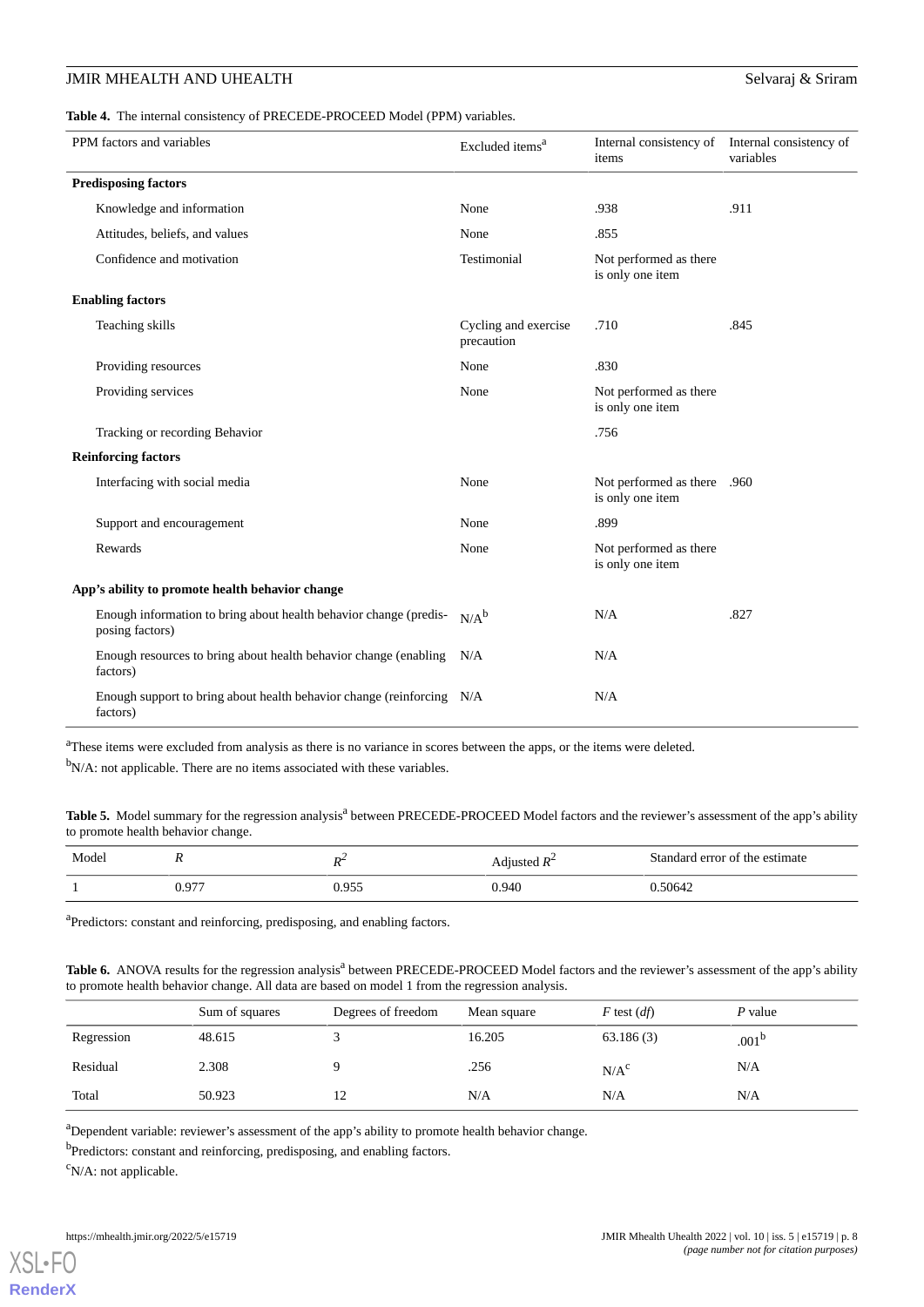<span id="page-8-0"></span>Table 7. Coefficients from the regression analysis<sup>a</sup> between PRECEDE-PROCEED Model factors and the reviewer's assessment of the app's ability to promote health behavior change. All data are based on model 1 from the regression analysis.

| Predictors           | Unstandardized coefficients |                | Standardized coefficients |               |         |
|----------------------|-----------------------------|----------------|---------------------------|---------------|---------|
|                      | ß                           | Standard error | ß                         | t test $(df)$ | P value |
| (Constant)           | 3.922                       | 0.259          |                           | 15.165(12)    | .001    |
| Predisposing factors | 0.112                       | 0.024          | .339                      | 4.649(12)     | .001    |
| Enabling factors     | 0.257                       | 0.065          | .440                      | 3.930(12)     | .003    |
| Reinforcing factors  | 0.581                       | 0.123          | .530                      | 4.746(12)     | .001    |

<sup>a</sup>Dependent variable: reviewer's assessment of the app's ability to promote health behavior change.

# *Discussion*

## **Principal Findings**

This study aimed to examine the features and quality of obesity-related mHealth apps using the MARS and assess the presence of factors that promote health behavior change using the PPM. We analyzed a total of 13 obesity-related mHealth apps, 11 from the Google Play Store and 2 from the Apple App Store. The Apple App Store had a much lower number of obesity-related mHealth apps compared to the Google Play Store. Regarding the overall quality of the 13 apps assessed using the MARS, the mean scores ranged from 1.8 to 3.7. This study supports the findings of previous studies that suggest when mHealth apps focus heavily on the functionality domain of the MARS, the performance, ease of use, navigation, and gestural design are compromised [[20\]](#page-10-14). The subjective quality domain of the MARS depends on all 4 domains, engagement, functionality, aesthetics, and information. Among all 4 domains, the apps in this study scored the lowest in information. The information domain comprises accuracy, goals, quality of information, quantity of information, visual information, credibility, and evidence-based information. The absence of sources of information in most of the apps studied affected the credibility score and the evidence-based information score. These findings support the findings of previous studies which established that mHealth apps containing evidence-based information and information from credible sources receive high scores in the information domain of the MARS [[26\]](#page-10-19) and mHealth apps that do not include sources of information receive the lowest scores [\[27](#page-10-20)]. Among the studied apps, all received moderate mean scores for each of the 4 domains of the MARS, engagement, functionality, aesthetics, and information; this affected the mean score for the subjective quality domain of the study sample apps since the subjective quality domain depends on the other 4 domains of the MARS.

There are many mHealth apps currently available for various health issues; finding an appropriate app among the wide selection for a particular health issue is challenging for users [[9](#page-10-3)[,28](#page-11-0)]. Normally, users select an mHealth app based on ratings and reviews; thus, ratings become key for any app to be downloaded by new users [[28,](#page-11-0)[29](#page-11-1)]. We failed to establish a statistically significant Pearson correlation coefficient between MARS scores and the ratings of study sample apps in the app store. This nonsignificant result may be due to information asymmetry between coders and app users with regard to the app

 $X$ SL•F **[RenderX](http://www.renderx.com/)** quality attributes. The trustworthiness of apps with few ratings may also be compromised by fake reviews from app developers; this may partly explain the nonsignificant result [\[30](#page-11-2)].

Most of the study sample apps were established upon predisposing factors to address obesity, including the following variables: knowledge and information about obesity; attitudes, beliefs, and values; and confidence and motivation. Commonly, mHealth app users will form judgements about apps' contents by evaluating the information using web-based platforms, especially when they come across unfamiliar information about health conditions, and they use the sources of the information to judge its credibility [\[31](#page-11-3)]. Therefore, mentioning the sources of information and ensuring that recommendations of exercise and diet plans are provided by health professionals is important; this was found in only a small number of study sample apps. None of the sample apps had testimonials, but previous studies strongly recommended apps add testimonials or narrative messages that focus on real experiences of users, which can lead to strong emotional arousal among users and are an important factor in promoting health behavior change [[32,](#page-11-4)[33](#page-11-5)].

With regard to enabling factors, the teaching skills variable was found in a number of study sample apps. One of the least common enabling factors among the apps was the ability to track or record behavior, which contradicted a previous study on diabetes management apps [[34\]](#page-11-6). Previous studies found that the tracking facility in mHealth apps proved to be motivating and influenced health behavior change among app users, especially for weight loss [\[35](#page-11-7),[36\]](#page-11-8). Self-tracking of food and exercise helps users set goals and track their achievements [[9\]](#page-10-3). The self-tracking, goal setting, and daily, weekly, or monthly reporting features in mHealth apps were found to be very helpful in bringing about health behavior change [\[9\]](#page-10-3), but those features were also only found in a small number of study sample apps. One important finding from the study is that 69% (9/13) of the sample obesity-related mHealth apps specified diet plans as a measure to address obesity, but only 23% (n=3) of sample apps included exercise as a recommendation. This finding supports the findings of previous studies that the mHealth apps focus either on physical activity or dieting practices, but not equally on both for weight loss [[37\]](#page-11-9).

Reinforcing factors, which include interfacing with social media sites for encouragement, support and encouragement from a community or health professionals, and rewards for goal completion, were found to be present in only 2 apps among the study sample, 1 from the Google Play store and 1 from the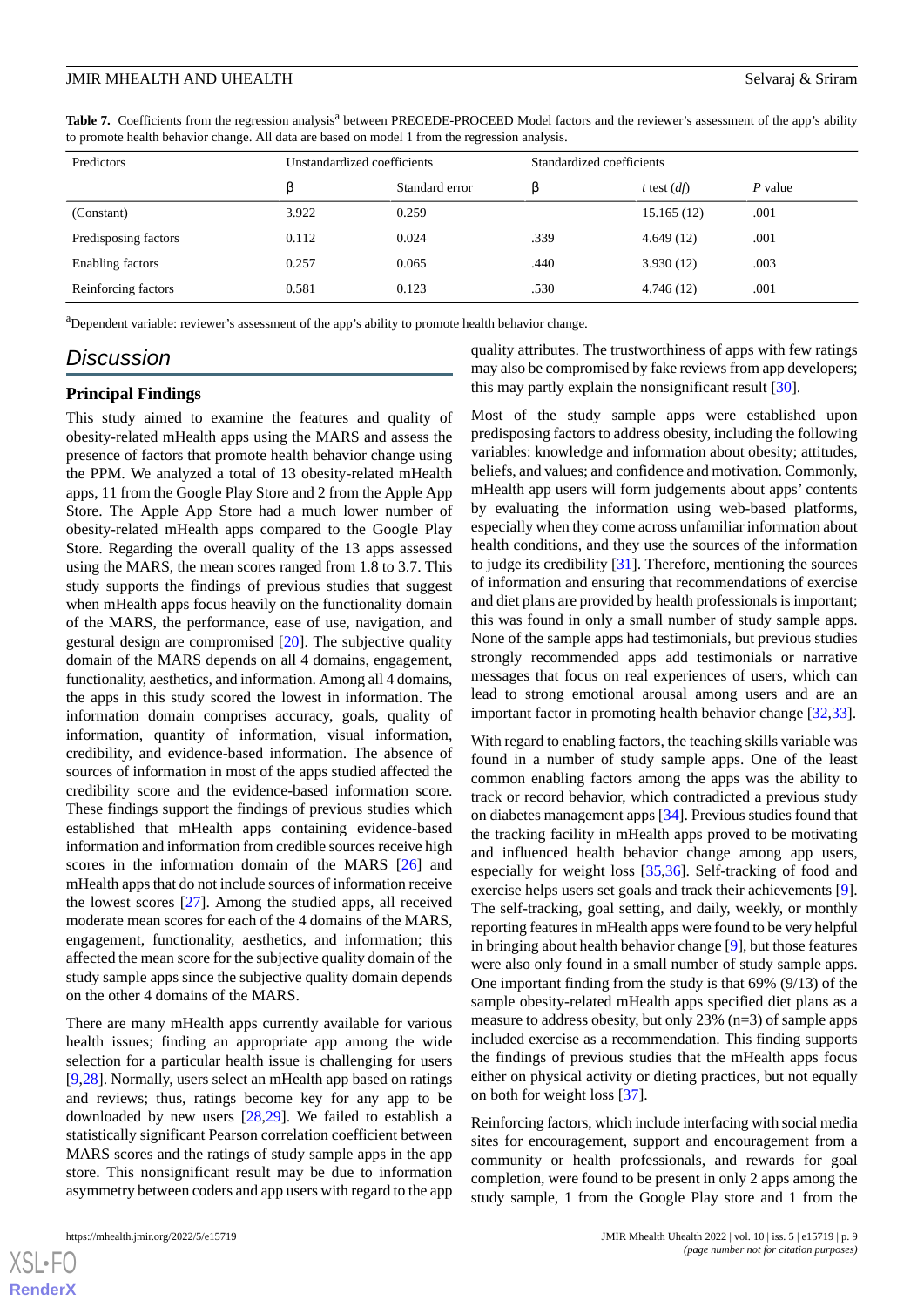Apple App Store. This finding is consistent with the findings of previous studies that only a few mHealth apps allow users to connect the app to external systems or communities, such as social media platforms [[18\]](#page-10-12). Sharing task completion on social media is the most welcomed feature by mHealth app users because they can obtain emotional support and motivation from others [\[9\]](#page-10-3). Such mobile features help or guide users to undergo health behavior change by establishing interactions with health professionals, allowing them to gain support from their peer group, and providing them with access to a virtual coach. Past studies have shown that a lack of motivation and social support among mHealth app users reduces the likelihood of health behavior change [\[38](#page-11-10)]. This study found that most of the sample mHealth apps did not include reinforcing factors, which are considered vital in bringing about health behavior change among app users.

## **Limitations**

The findings of this study should be taken into consideration with some limitations. First, the obesity-related mHealth apps used in the analysis were free; analyses including paid apps may produce different results since paid apps are generally given extra care during the development of all aspects of the app. This study is not supported by any funding, which is the reason for the omission of paid versions of obesity-related mHealth apps. Similarly, we were also unable to download and study inaccessible apps, which required log-in credentials from an affiliated health care organization or clinic [\[39](#page-11-11)]. Second, the study did not collect data from actual users of the mHealth apps; doing so may result in a better understanding of the influence

of the apps' features on health behavior change. This may also open up a new dimension to this study.

## **Conclusion**

There are numerous mHealth apps available in the Google Play Store and the Apple App Store to promote health behavior change. Previous studies have shown that mHealth apps are more effective when they are based on scientific theories [[18\]](#page-10-12). This study found that the presence of PPM factors in an mHealth app can greatly influence users' health behavior change. So, this study suggests that mHealth app developers consider this when developing efficient apps. Also, mHealth app developers should consider providing health information from credible sources and including the sources of the information, which will increase the perceived credibility of the apps among users. Users of mHealth apps vary in gender and age group; so, mHealth app developers should concentrate on providing general health behavior tips that can be used by all gender and age groups or tips for specific gender and age groups. Though there are numerous mHealth apps available, there is a paucity in the involvement of health professionals and health organizations in the development of these apps. Most of the available mHealth apps bypass regulations and nationally recognized health guidelines (R Subramanian, PhD, unpublished data, August 2015). So, we strongly suggest health experts be directly involved in the development of mHealth apps rather than third-party developers [\[37](#page-11-9)]. The findings of this study make several contributions to the current literature related to mHealth apps. Future research should include actual mHealth app users to better understand the apps' effectiveness in bringing about health behavior change.

# <span id="page-9-5"></span>**Conflicts of Interest**

None declared.

# <span id="page-9-6"></span>**Multimedia Appendix 1**

Coding sheet. [[DOCX File , 20 KB](https://jmir.org/api/download?alt_name=mhealth_v10i5e15719_app1.docx&filename=2da4d783fe697f95af968c41cdb8c062.docx)-[Multimedia Appendix 1\]](https://jmir.org/api/download?alt_name=mhealth_v10i5e15719_app1.docx&filename=2da4d783fe697f95af968c41cdb8c062.docx)

## <span id="page-9-0"></span>**Multimedia Appendix 2**

<span id="page-9-1"></span>Descriptive information of study sample apps. [[PNG File , 2192 KB-Multimedia Appendix 2](https://jmir.org/api/download?alt_name=mhealth_v10i5e15719_app2.png&filename=5f9eccfccbecdc9d3b1b7215b1391686.png)]

## <span id="page-9-2"></span>**References**

- <span id="page-9-3"></span>1. Measuring Obesity. Obesity Prevention Source. 2022. URL: [https://www.hsph.harvard.edu/obesity-prevention-source/](https://www.hsph.harvard.edu/obesity-prevention-source/obesity-definition/how-to-measure-body-fatness/) [obesity-definition/how-to-measure-body-fatness/](https://www.hsph.harvard.edu/obesity-prevention-source/obesity-definition/how-to-measure-body-fatness/) [accessed 2022-05-05]
- <span id="page-9-4"></span>2. Obesity and overweight. World Health Organization. 2021 Jun 09. URL: [https://www.who.int/news-room/fact-sheets/detail/](https://www.who.int/news-room/fact-sheets/detail/obesity-and-overweight) [obesity-and-overweight](https://www.who.int/news-room/fact-sheets/detail/obesity-and-overweight) [accessed 2022-05-02]
- 3. India has 14.4 mn children with obesity. The Hindu. 2017. URL: [https://www.thehindu.com/sci-tech/health/](https://www.thehindu.com/sci-tech/health/india-has-144-mn-children-with-obesity/article19030849.ece) [india-has-144-mn-children-with-obesity/article19030849.ece](https://www.thehindu.com/sci-tech/health/india-has-144-mn-children-with-obesity/article19030849.ece) [accessed 2022-04-28]
- 4. National family health survey (NFHS-4). Goverment of India, Ministry of Health and Family Welfare. 2016. URL: [https:/](https://dhsprogram.com/pubs/pdf/FR339/FR339.pdf) [/dhsprogram.com/pubs/pdf/FR339/FR339.pdf](https://dhsprogram.com/pubs/pdf/FR339/FR339.pdf) [accessed 2022-04-28]
- 5. Zee Media Bureau. Obesity rates swell in India: One fifth of Indian women now overweight. Zee News. 2017. URL: [https:/](https://zeenews.india.com/health/obesity-rates-swell-in-india-one-fifth-of-indian-women-now-overweight-1986264) [/zeenews.india.com/health/obesity-rates-swell-in-india-one-fifth-of-indian-women-now-overweight-1986264](https://zeenews.india.com/health/obesity-rates-swell-in-india-one-fifth-of-indian-women-now-overweight-1986264) [accessed 2022-04-28]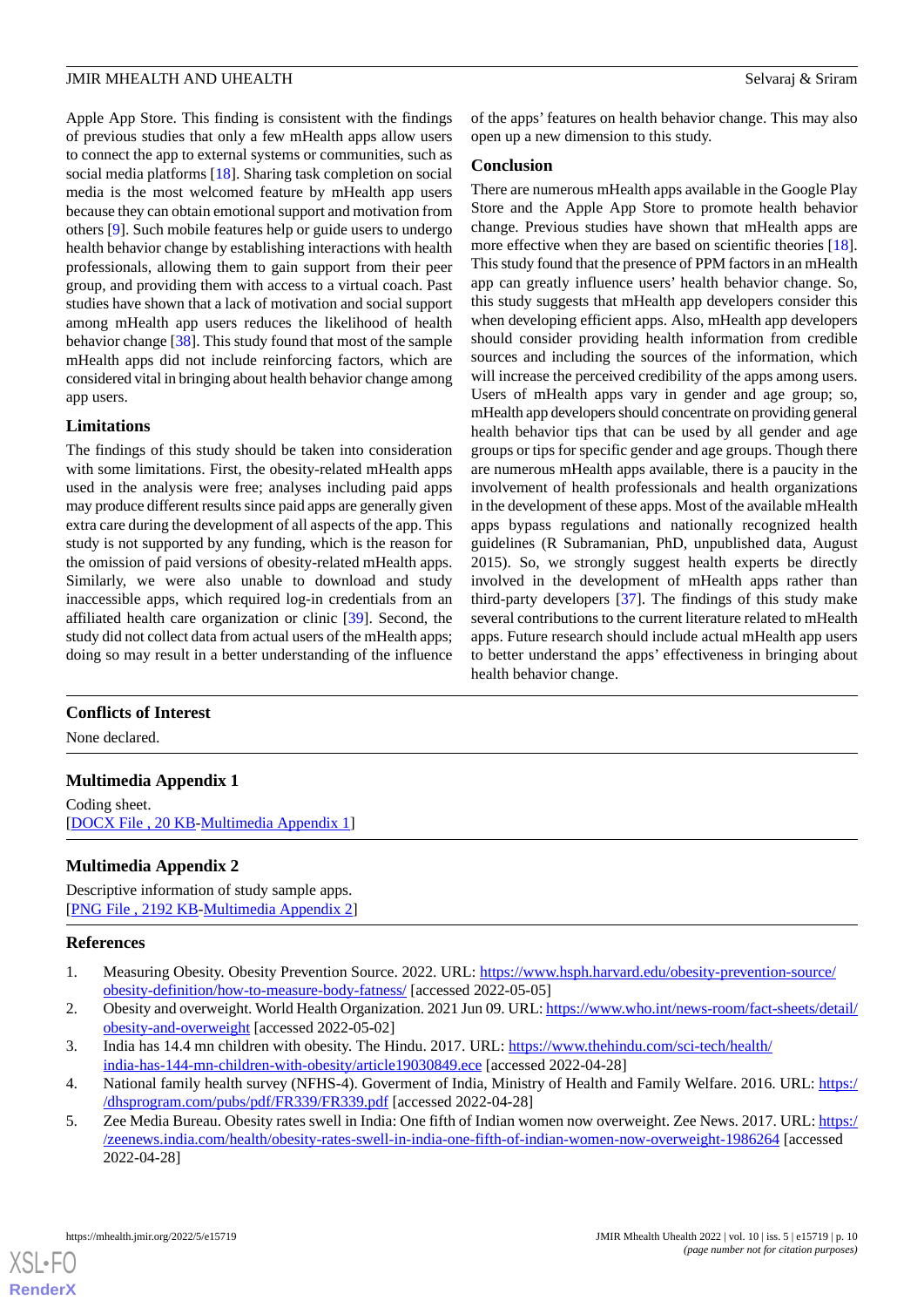- <span id="page-10-0"></span>6. Barry CL, Gollust SE, McGinty EE, Niederdeppe J. Effects of messages from a media campaign to increase public awareness of childhood obesity. Obesity (Silver Spring) 2014 Feb;22(2):466-473 [[FREE Full text\]](https://doi.org/10.1002/oby.20570) [doi: [10.1002/oby.20570](http://dx.doi.org/10.1002/oby.20570)] [Medline: [23836508](http://www.ncbi.nlm.nih.gov/entrez/query.fcgi?cmd=Retrieve&db=PubMed&list_uids=23836508&dopt=Abstract)]
- <span id="page-10-1"></span>7. Boles M, Adams A, Gredler A, Manhas S. Ability of a mass media campaign to influence knowledge, attitudes, and behaviors about sugary drinks and obesity. Prev Med 2014 Oct;67 Suppl 1:S40-S45 [[FREE Full text\]](https://linkinghub.elsevier.com/retrieve/pii/S0091-7435(14)00264-3) [doi: [10.1016/j.ypmed.2014.07.023\]](http://dx.doi.org/10.1016/j.ypmed.2014.07.023) [Medline: [25066020\]](http://www.ncbi.nlm.nih.gov/entrez/query.fcgi?cmd=Retrieve&db=PubMed&list_uids=25066020&dopt=Abstract)
- <span id="page-10-2"></span>8. King EL, Grunseit AC, O'Hara BJ, Bauman AE. Evaluating the effectiveness of an Australian obesity mass-media campaign: how did the 'Measure-Up' campaign measure up in New South Wales? Health Educ Res 2013 Dec;28(6):1029-1039. [doi: [10.1093/her/cyt084](http://dx.doi.org/10.1093/her/cyt084)] [Medline: [23962490](http://www.ncbi.nlm.nih.gov/entrez/query.fcgi?cmd=Retrieve&db=PubMed&list_uids=23962490&dopt=Abstract)]
- <span id="page-10-4"></span><span id="page-10-3"></span>9. Peng W, Kanthawala S, Yuan S, Hussain SA. A qualitative study of user perceptions of mobile health apps. BMC Public Health 2016 Nov 14;16(1):1158 [[FREE Full text](https://bmcpublichealth.biomedcentral.com/articles/10.1186/s12889-016-3808-0)] [doi: [10.1186/s12889-016-3808-0\]](http://dx.doi.org/10.1186/s12889-016-3808-0) [Medline: [27842533](http://www.ncbi.nlm.nih.gov/entrez/query.fcgi?cmd=Retrieve&db=PubMed&list_uids=27842533&dopt=Abstract)]
- <span id="page-10-5"></span>10. Kite J, Grunseit A, Bohn-Goldbaum E, Bellew B, Carroll T, Bauman A. A systematic search and review of adult-targeted overweight and obesity prevention mass media campaigns and their evaluation: 2000-2017. J Health Commun 2018 Jan;23(2):207-232. [doi: [10.1080/10810730.2018.1423651](http://dx.doi.org/10.1080/10810730.2018.1423651)] [Medline: [29336684\]](http://www.ncbi.nlm.nih.gov/entrez/query.fcgi?cmd=Retrieve&db=PubMed&list_uids=29336684&dopt=Abstract)
- <span id="page-10-6"></span>11. Campbell SW. Mobile media and communication: a new field, or just a new journal? Mob Media Commun 2013 Jan 01;1(1):8-13. [doi: [10.1177/2050157912459495\]](http://dx.doi.org/10.1177/2050157912459495)
- <span id="page-10-7"></span>12. Steinhubl SR, Muse ED, Topol EJ. Can mobile health technologies transform health care? JAMA 2013 Dec 11;310(22):2395-2396. [doi: [10.1001/jama.2013.281078](http://dx.doi.org/10.1001/jama.2013.281078)] [Medline: [24158428\]](http://www.ncbi.nlm.nih.gov/entrez/query.fcgi?cmd=Retrieve&db=PubMed&list_uids=24158428&dopt=Abstract)
- <span id="page-10-8"></span>13. World Health Organization Global Observatory for eHealth. mHealth: New horizons for health through mobile technologies. World Health Organization: Institutional Repository for Information Sharing. 2011. URL: [http://apps.who.int/iris/handle/](http://apps.who.int/iris/handle/10665/44607) [10665/44607](http://apps.who.int/iris/handle/10665/44607) [accessed 2022-04-28]
- <span id="page-10-9"></span>14. Bhardwaj N, Wodajo B, Gochipathala K, Paul DP, Coustasse A. Can mHealth revolutionize the way we manage adult obesity? Perspect Health Inf Manag 2017;14(Spring):1a [\[FREE Full text\]](http://europepmc.org/abstract/MED/28566984) [Medline: [28566984\]](http://www.ncbi.nlm.nih.gov/entrez/query.fcgi?cmd=Retrieve&db=PubMed&list_uids=28566984&dopt=Abstract)
- <span id="page-10-10"></span>15. Tate EB, Spruijt-Metz D, O'Reilly G, Jordan-Marsh M, Gotsis M, Pentz MA, et al. mHealth approaches to child obesity prevention: successes, unique challenges, and next directions. Transl Behav Med 2013 Dec;3(4):406-415 [\[FREE Full text](http://europepmc.org/abstract/MED/24294329)] [doi: [10.1007/s13142-013-0222-3](http://dx.doi.org/10.1007/s13142-013-0222-3)] [Medline: [24294329\]](http://www.ncbi.nlm.nih.gov/entrez/query.fcgi?cmd=Retrieve&db=PubMed&list_uids=24294329&dopt=Abstract)
- <span id="page-10-11"></span>16. Montano DE, Kasprzyk D. Theory of reasoned action, theory of planned behavior, and the integrated behavioral model. In: Glanz K, Rimer BK, Viswanath K, editors. Health Behavior and Health Education: Theory, Research, and Practice, 4th Edition. San Francisco, CA: Jossey-Bass; 2008.
- <span id="page-10-12"></span>17. Jeihooni AK, Heidari MS, Harsini PA, Azizinia S. Application of PRECEDE model in education of nutrition and physical activities in obesity and overweight female high school students. Obesity Medicine 2019 Jun;14:100092. [doi: [10.1016/j.obmed.2019.100092](http://dx.doi.org/10.1016/j.obmed.2019.100092)]
- <span id="page-10-14"></span><span id="page-10-13"></span>18. West JH, Hall PC, Hanson CL, Barnes MD, Giraud-Carrier C, Barrett J. There's an app for that: content analysis of paid health and fitness apps. J Med Internet Res 2012 May;14(3):e72 [[FREE Full text](http://www.jmir.org/2012/3/e72/)] [doi: [10.2196/jmir.1977](http://dx.doi.org/10.2196/jmir.1977)] [Medline: [22584372](http://www.ncbi.nlm.nih.gov/entrez/query.fcgi?cmd=Retrieve&db=PubMed&list_uids=22584372&dopt=Abstract)]
- 19. Krebs P, Duncan DT. Health app use among US mobile phone owners: a national survey. JMIR Mhealth Uhealth 2015 Nov 04;3(4):e101 [[FREE Full text](https://mhealth.jmir.org/2015/4/e101/)] [doi: [10.2196/mhealth.4924](http://dx.doi.org/10.2196/mhealth.4924)] [Medline: [26537656\]](http://www.ncbi.nlm.nih.gov/entrez/query.fcgi?cmd=Retrieve&db=PubMed&list_uids=26537656&dopt=Abstract)
- <span id="page-10-15"></span>20. Bustamante LA, Gill Ménard C, Julien S, Romo L. Behavior change techniques in popular mobile apps for smoking cessation in France: content analysis. JMIR Mhealth Uhealth 2021 May 13;9(5):e26082 [\[FREE Full text\]](https://mhealth.jmir.org/2021/5/e26082/) [doi: [10.2196/26082](http://dx.doi.org/10.2196/26082)] [Medline: [33983130](http://www.ncbi.nlm.nih.gov/entrez/query.fcgi?cmd=Retrieve&db=PubMed&list_uids=33983130&dopt=Abstract)]
- <span id="page-10-16"></span>21. Hayman M, Alfrey K, Cannon S, Alley S, Rebar AL, Williams S, et al. Quality, features, and presence of behavior change techniques in mobile apps designed to improve physical activity in pregnant women: systematic search and content analysis. JMIR Mhealth Uhealth 2021 Apr 07;9(4):e23649 [[FREE Full text](https://mhealth.jmir.org/2021/4/e23649/)] [doi: [10.2196/23649\]](http://dx.doi.org/10.2196/23649) [Medline: [33825693\]](http://www.ncbi.nlm.nih.gov/entrez/query.fcgi?cmd=Retrieve&db=PubMed&list_uids=33825693&dopt=Abstract)
- <span id="page-10-18"></span><span id="page-10-17"></span>22. Stoyanov SR, Hides L, Kavanagh DJ, Zelenko O, Tjondronegoro D, Mani M. Mobile app rating scale: a new tool for assessing the quality of health mobile apps. JMIR Mhealth Uhealth 2015 Mar;3(1):e27 [[FREE Full text\]](http://mhealth.jmir.org/2015/1/e27/) [doi: [10.2196/mhealth.3422](http://dx.doi.org/10.2196/mhealth.3422)] [Medline: [25760773](http://www.ncbi.nlm.nih.gov/entrez/query.fcgi?cmd=Retrieve&db=PubMed&list_uids=25760773&dopt=Abstract)]
- <span id="page-10-19"></span>23. Green LW, Kreuter MW. Patient education and counseling. In: Health Promotion Planning: An Educational and Environmental Approach, 2nd Edition. Mountain View, CA: Mayfield Publishing Company; 1992.
- <span id="page-10-20"></span>24. Glanz K, Rimer BK, Viswanth K, editors. Health Behaviour and Health Education: Research and Practice, 4th Edition. San Francisco, CA: Jossey-Bass; 2008.
- 25. Hall PC, West JH, McIntyre E. Female self-sexualization in MySpace.com personal profile photographs. Sex Cult 2012;16(1):1-16. [doi: [10.1007/s12119-011-9095-0\]](http://dx.doi.org/10.1007/s12119-011-9095-0)
- 26. Salehinejad S, Niakan Kalhori SR, Hajesmaeel Gohari S, Bahaadinbeigy K, Fatehi F. A review and content analysis of national apps for COVID-19 management using Mobile Application Rating Scale (MARS). Inform Health Soc Care 2021 Mar 02;46(1):42-55. [doi: [10.1080/17538157.2020.1837838\]](http://dx.doi.org/10.1080/17538157.2020.1837838) [Medline: [33164594\]](http://www.ncbi.nlm.nih.gov/entrez/query.fcgi?cmd=Retrieve&db=PubMed&list_uids=33164594&dopt=Abstract)
- 27. Mani M, Kavanagh DJ, Hides L, Stoyanov SR. Review and evaluation of mindfulness-based iPhone apps. JMIR Mhealth Uhealth 2015 Aug 19;3(3):e82 [\[FREE Full text\]](https://mhealth.jmir.org/2015/3/e82/) [doi: [10.2196/mhealth.4328](http://dx.doi.org/10.2196/mhealth.4328)] [Medline: [26290327\]](http://www.ncbi.nlm.nih.gov/entrez/query.fcgi?cmd=Retrieve&db=PubMed&list_uids=26290327&dopt=Abstract)